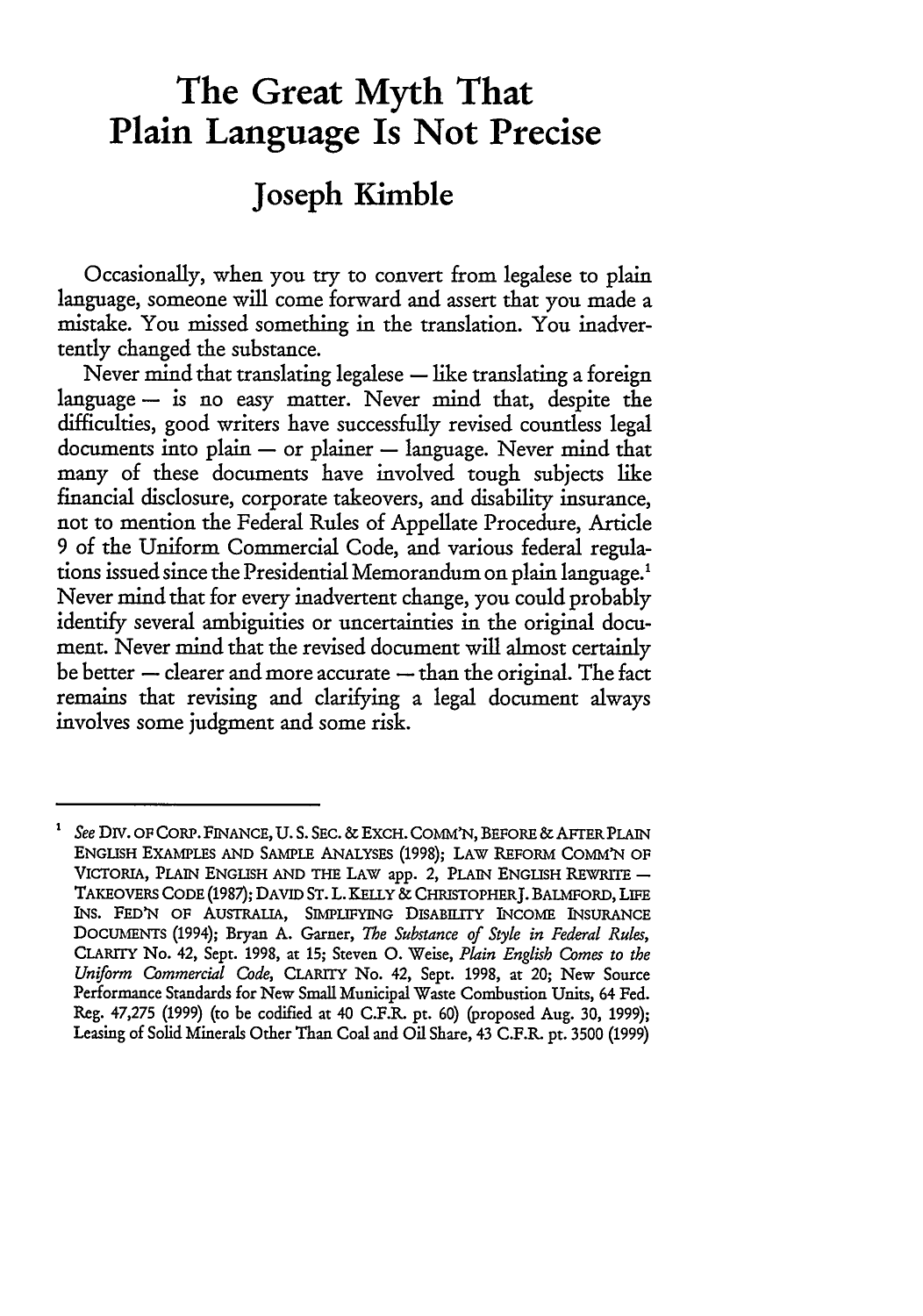But the risk is worth it, and writers should not be dissuaded. Otherwise, the legal profession will never start to level the mountain of bad forms and models that we have created. We'll be stuck with the enormous inefficiencies of traditional style and the frustration it causes.<sup>2</sup> Change is hard, but change has to come.

Let me offer what I think is a perfect object lesson - a little story from Michigan.

#### The Story in Brief

The *Michigan Bar Journal* has a long-standing column called "Plain Language," which I happen to edit. In the October **1999** column, an experienced corporate attorney, David Daly, wrote an article called "Taming the Contract Clause From Hell."3 Daly undertook to straighten out a mutual-indemnification clause, one in which each party indemnifies the other. (['11 give you the full clause in a minute.) Another attorney then wrote a letter to the editor of the *Bar Journal*;<sup>4</sup> the letter pointed to three possible "errors" in Daly's revised version.

First, the revised version said that if the indemnified party is sued and the indemnifying party assumes the defense, the indemnifying party "may select counsel satisfactory to the other party." The original clause said that "the indemnifying party shall be entitled.., to assume the defense thereof with counsel satisfactory to such indemnified party." Hmm **...** not much difference. But presumably the intended sense is that the counsel *must* be satisfac-

*<sup>2</sup> See* Joseph Kimble, *Answering the Critics of Plain Language,* 5 SCRIBES J. LEGAL WRITING **51,** 62-65, **69-71** (1994-1995) (citing 15 studies showing that plain language improves readers' comprehension of legal documents); *Writing for Dollars, Writing* to Please, 6 SCRIBES J. LEGAL WRITING 1, 7-31 (1996-1997) (summarizing 25 studies showing that plain language saves time and money and is strongly preferred by readers).

**<sup>&#</sup>x27;** David T. Daly, *Taming the Contract Clause from Hell: A Case Study,* 78 MICH. B.J. 1155 **(1999).**

<sup>&#</sup>x27; Published in "Opinion & Dissent," 79 MICH. B.J. 150 (2000) (letter originally dated November 1999, when I first saw it and wrote this article).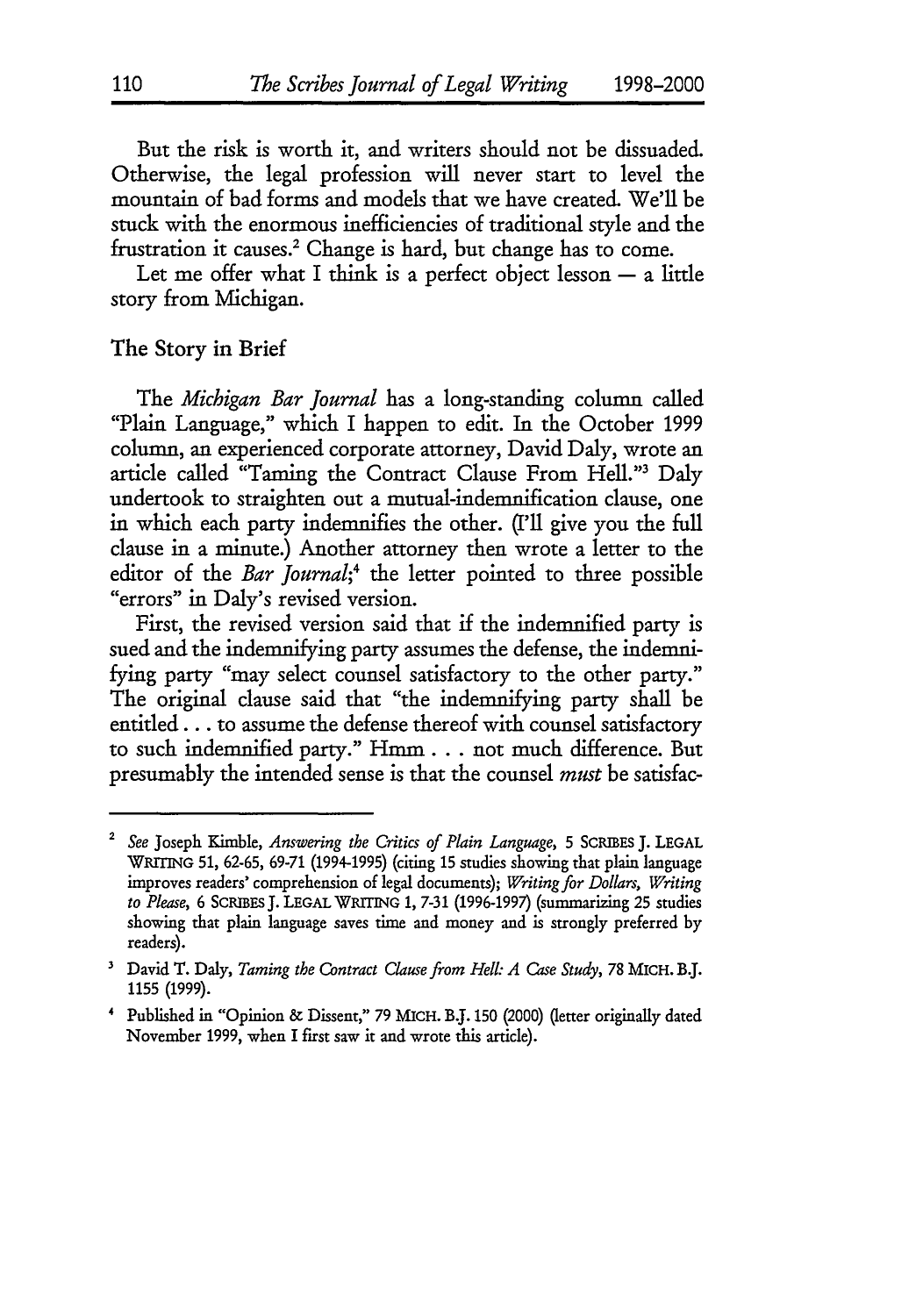tory to the other party. That could have been made clearer in both versions.

Second, the revised version did not say that until assuming the defense, the indemnifying party must pay the indemnified party's legal fees. The original said: "after notice... to assume the defense thereof, the indemnifying party shall not be liable to such indemnified **party...** for any fees of other counsel or any other expenses, in each case subsequently incurred by such indemnified party . . . . " Now what does that mean - "in each case subsequently incurred"? (And why the comma after *expenses?)* Omit *in each case* and you'll probably get the intended meaning. So that dividing point, when the indemnifying party assumes the defense, should have been explicitly stated in the revised version.

Third, the original clause said that after assuming the defense, "the indemnifying party shall have no liability with respect to any compromise or settlement thereof effected without its consent." Without going into the reasons why, Daly dropped that provision as implicit in assuming the defense; and he added a comparable provision for the *indemnified* party. He might have explained the change. (A half-decent editor would have noticed and queried, but I didn't.)

Although these three points in the letter to the *Bar Journal* cannot really be counted as errors, the points were well taken. The troubling part of the letter, though, was this sentence: "As written, the turgid, repetitive and (nearly) unreadable original has a paramount advantage over the concise, dearer version: it gets the intended legal relations right." I hope no one will make too much of statements like this. Please don't conclude that a legal writer has to choose between precision and plain language - that legalese has the advantage of being more precise, and plain language is less likely to get the substance right. That's just not true. In fact, it's the biggest myth of all.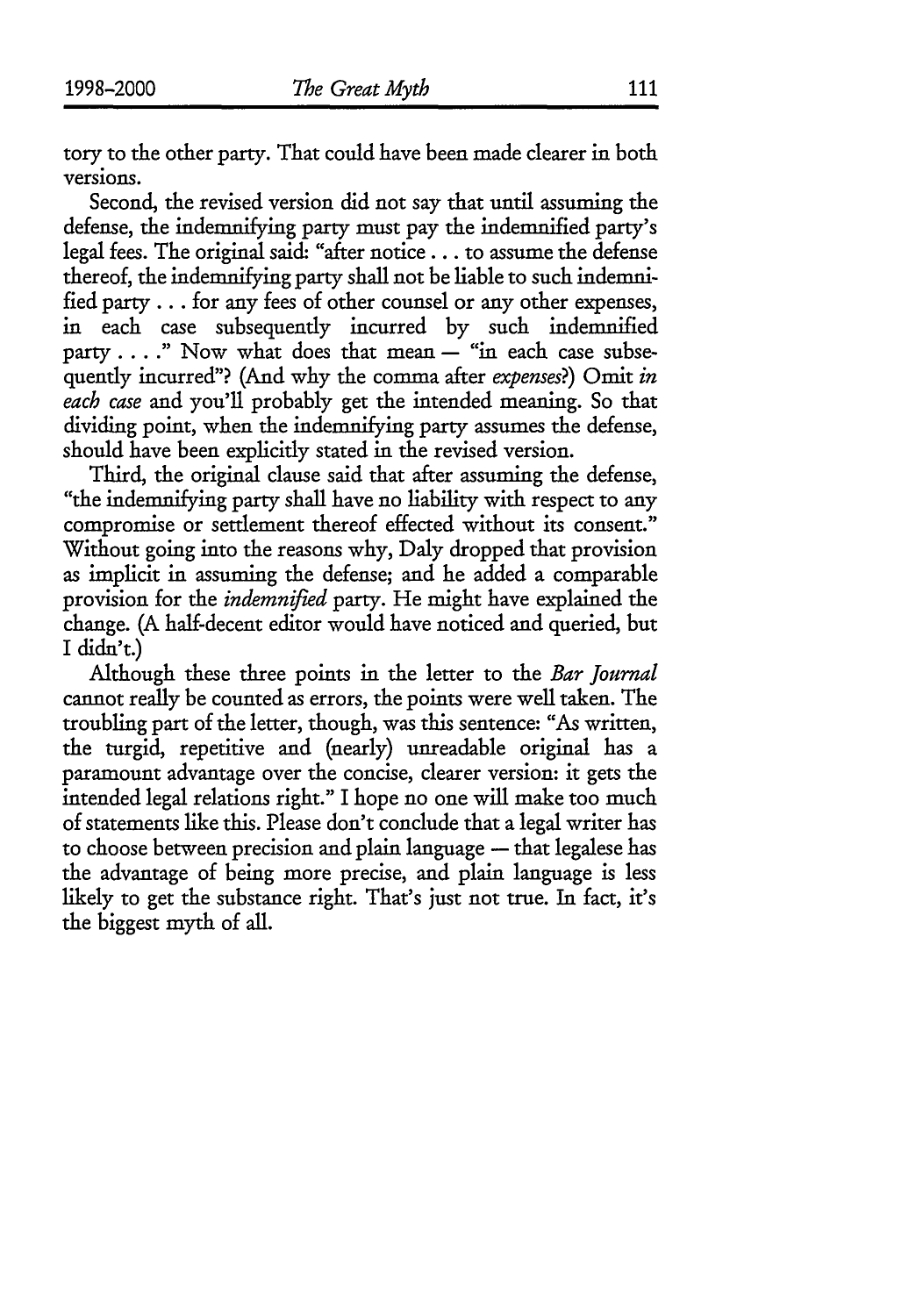#### **A** Look at the Original Clause

Let's back up and review this wondrous clause. **(The** lines are numbered so I can refer to them later.)

#### **8.** Indemnification

1 (c) Promptly after receipt by an indemnified party under Section 1(g),<br>
2 (a) or 8(b) hereof of notice of the commencement of any action, such<br>
indemnified party shall, if a claim in respect thereto is to be made again<br> 8(a) or 8(b) hereof of notice of the commencement of any action, such **3** indemnified party shall, if a claim in respect thereto is to be made against an indemnifying party under such Section, give notice to the indemnify-**5** ing party of the commencement thereof, but the failure so to notify the indemnifying party shall not relieve it of any liability that it may have to any indemnified party except to the extent the indemnifying party **8** demonstrates that the defense of such action is prejudiced thereby. If any **9** such action shall be brought against an indemnified party and it shall give 10 notice to the indemnifying party of the commencement thereof, the indemnifying party shall be entitled to participate therein and, to the 11 indemnifying party shall be entitled to participate therein and, to the<br>12 extent that it shall wish, to assume the defense thereof with counsel 12 extent that it shall wish, to assume the defense thereof with counsel<br>13 satisfactory to such indemnified party and, after notice from the inde 13 satisfactory to such indemnified party and, after notice from the indemni-<br>14 fying party to such indemnified party of its election so to assume the fying party to such indemnified party of its election so to assume the 15 defense thereof, the indemnifying party shall not be liable to such indemnified party under such Section for any fees of other counsel or any other 16 **16 nified party under such Section for any fees of other counsel or any other** expenses, in each case subsequently incurred by such indemnified party in 17 **expenses, in each case subsequently incurred by such indemnified party in** connection with the defense thereof, other than reasonable costs of 18<sup>c</sup> connection with the defense thereof, other than reasonable costs of<br>19<sup>c</sup> investigation. If an indemnifying party assumes the defense of such **19** investigation. If an indemnifying party assumes the defense of such an 20 action, (i) no compromise or settlement thereof may be effected by the indemnifying party without the indemnified party's consent (which sha 21 indemnifying party without the indemnified party's consent (which shall<br>22 not be unreasonably withheld) and (ii) the indemnifying party shall have 22 not be unreasonably withheld) and (u) the indemnifying party shall have<br>23 no liability with respect to any compromise or settlement thereof effected 23 no liability with respect to any compromise or settlement thereof effected<br>24 without its consent (which shall not be unreasonably withheld). If notice 24 without its consent (which shall not be unreasonably withheld). If notice<br>25 is given to an indemnifying party of the commencement of any action 25 is given to an indemnifying party of the commencement of any action<br>26 and it does not, within ten days after the indemnified party's notice is **26** and it does not, within ten days after the indemnified party's notice is 27 *given, give notice to the indemnified party of its election to assume the* 28 defense thereof, the indemnifying party shall be bound by any determin defense thereof, the indemnifying party shall be bound by any determina-29 tion made in such action or any compromise or settlement thereof **30** effected by the indemnified party.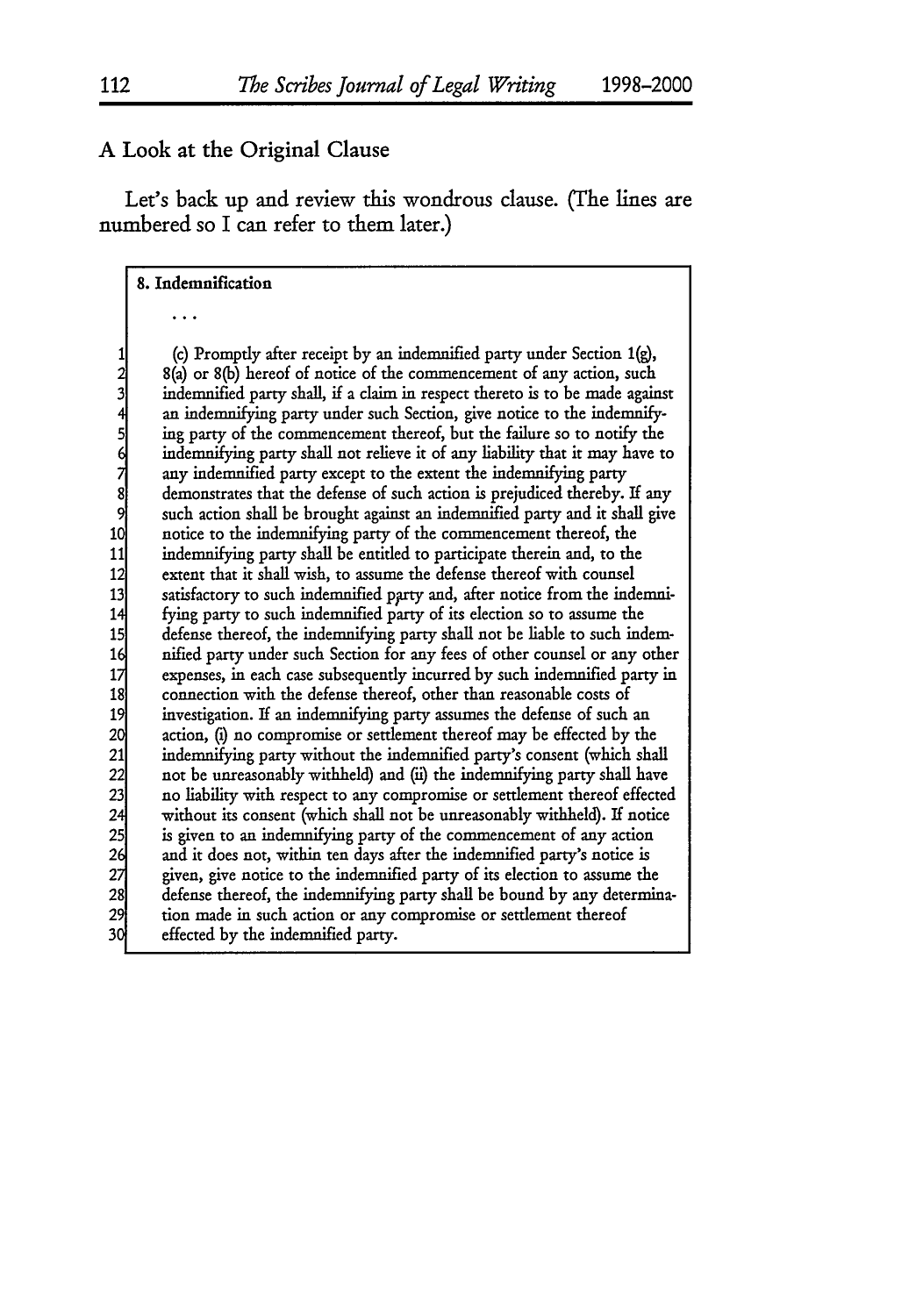In his article, David Daly summarized why this thing is so poorly drafted:

- **"** The sentences don't begin with the main, or independent, clause.
- **"** The sentences are too long.
- **"** It uses too many words.
- **"** It fails to break the material down into subparts.

True enough, but there's more. For all its supposed accuracy and precision, the clause is full of little holes that the dense surface hides.

One: *shall* is misused throughout. Lawyers are uneducable on *shall,* and we should give it up. Commentators and experts agree that it should be used to impose a duty.<sup>5</sup> It means "has a duty to." Essentially, if you can substitute *must,* then the *shall* is correct. So why not just use *must* to begin with?

At any rate, 8 of the 11 *shalls* in the indemnification clause are misused: the verb should be in the present tense. In line 11, for instance, it should be *is entitled.* Luckily, none of the misuses creates an ambiguity, but our professional mishandling of *shall* betrays us in more serious, problematic ways. You can see for yourself by checking *Words and Phrases* - 93 pages and over 1,200 cases dealing with *shall.*

Two: in line 3, what does *thereto* refer to? The action? One of the sections? This typifies the pseudo-precision of our beloved antique jargon – words like *thereto* and *herein* and *such*.

s BARBARA CHILD, DRAFrNGLEGALDOCUMENTS 204-06,383-84 (2d ed. 1992); REED DICKERSON, THE FUNDAMENTALS OF LEGAL DRAFING **%** 6.7, 9.4 (2d ed. 1986); BRYAN **A.** GARNER, A DICTIONARY OF MODERN LEGAL USAGE 940 (2d ed. 1995); Joseph Kimble, *The Many Misuses of* Shall, 3 SCRIBES JOURNALL. WRITING 61, 64 (1992).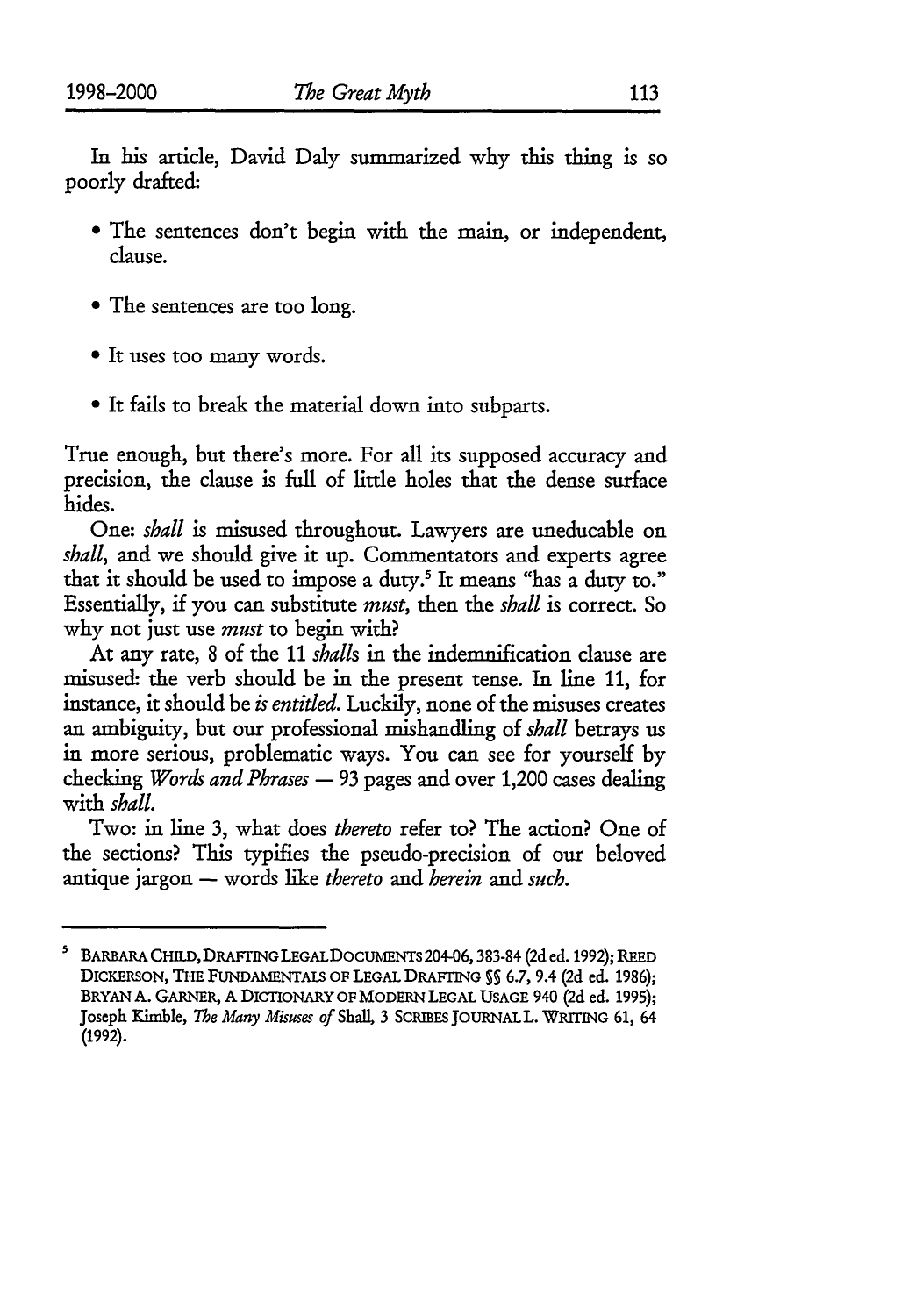Three: in lines 4 and 16, what does *such Section* refer to? Does it refer to one section in particular or to any one of the three sections?

Four: lines 9-11 seem to say that the indemnifying party may participate in the defense only if the indemnified party gives notice. But why should that right depend on whether notice is given?

Five: in line 11, the *and* should be *or,* right? That is, the indemnifying party can participate in the defense without assuming the defense.

Six: lines 10-12 say that "the indemnifying party shall be entitled... *,* to the extent that it shall wish, to assume the defense thereof...." Does this mean that the indemnifying party may somehow assume part, but not all, of the defense?

Seven: in line 17, the *in each case subsequently incurred* should be *in this case,* right? Better yet, omit *in each case.*

Eight: in lines 20, 23, and 29, what's the difference between "compromise" and "settlement"? Is this just another legal doublet, like *null and void*? Or do you need both terms?<sup>6</sup>

Nine: lines 26-27 say "within ten days after the indemnified party's notice [of the action] is given." Shouldn't that be ten days after notice is *received?*

Ten: lines 24-30 set a practical limit of ten days on giving notice to assume the defense. Is there any time limit on when the indemnifying party can decide to *participate* in the defense? Apparently not.

There may be more questions, but that's enough to bring home the point: when you redraft in plain language, you inevitably uncover gaps and uncertainties in legalistic writing. The fog lifts, the drizzle ends, and the light shines through. So I'll say it again: plain language is usually *more* precise than traditional legal style.7 The imprecisions of legalese are just harder to spot.

**<sup>6</sup>***See* Garner, *supra* note 5, at 15 (noting a difference between *compromise and settlement,* but also noting that they "have been used with a variety of meanings and even synonymously").

<sup>&</sup>lt;sup>7</sup> Kimble, *Writing for Dollars*, *supra* note 2, at 2.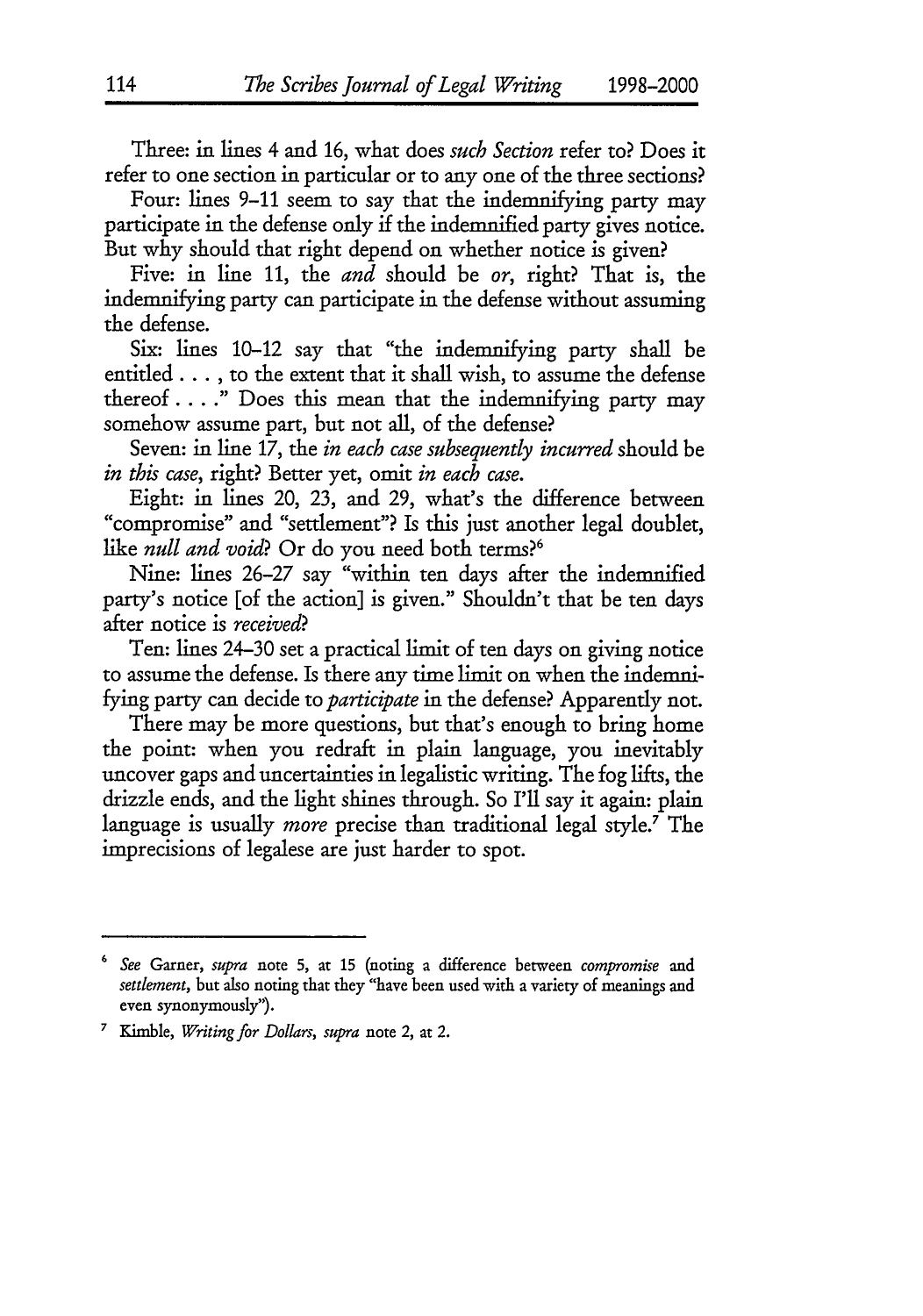ı

### Another Revised Version

David Daly's improvedplain-language version of the indemnification clause can easily be tweaked to take into account the comments in the letter to the editor. You could do it like this:

| 8. Indemnification                                                                                                                                                                                                                                                                                                                                                                 |
|------------------------------------------------------------------------------------------------------------------------------------------------------------------------------------------------------------------------------------------------------------------------------------------------------------------------------------------------------------------------------------|
|                                                                                                                                                                                                                                                                                                                                                                                    |
| 8.3 Legal Action Against Indemnified Party                                                                                                                                                                                                                                                                                                                                         |
| (A) Notice of the Action<br>A party that seeks indemnity under § 1.7, 8.1, or 8.2 must<br>promptly give the other party notice of any legal action. But<br>a delay in notice does not relieve an indemnifying party of<br>any liability to an indemnified party, except to the extent<br>that the indemnifying party shows that the delay prejudiced<br>the defense of the action. |
| (B) Participating in or Assuming the Defense<br>The indemnifying party may participate in the defense at<br>any time. Or it may assume the defense by giving notice to<br>the other party. After assuming the defense, the indemnify-<br>ing party:                                                                                                                                |
| (1) must select an attorney that is satisfactory to the other<br>party;                                                                                                                                                                                                                                                                                                            |
| (2) is not liable to the other party for any later attorney's<br>fees or for any other later expenses that the other party<br>incurs, except for reasonable investigation costs;                                                                                                                                                                                                   |
| (3) must not compromise or settle the action without the<br>other party's consent (but the other party must not<br>unreasonably withhold its consent); and                                                                                                                                                                                                                         |
| (4) is not liable for any compromise or settlement made<br>without its consent. [Or omit this item as obvious?]                                                                                                                                                                                                                                                                    |
| (C) Failing to Assume the Defense<br>If the indemnifying party fails to assume the defense within<br>10 days after receiving notice of the action, the indemnifying<br>party is bound by any determination made in the action or<br>by any compromise or settlement made by the other party.                                                                                       |
|                                                                                                                                                                                                                                                                                                                                                                                    |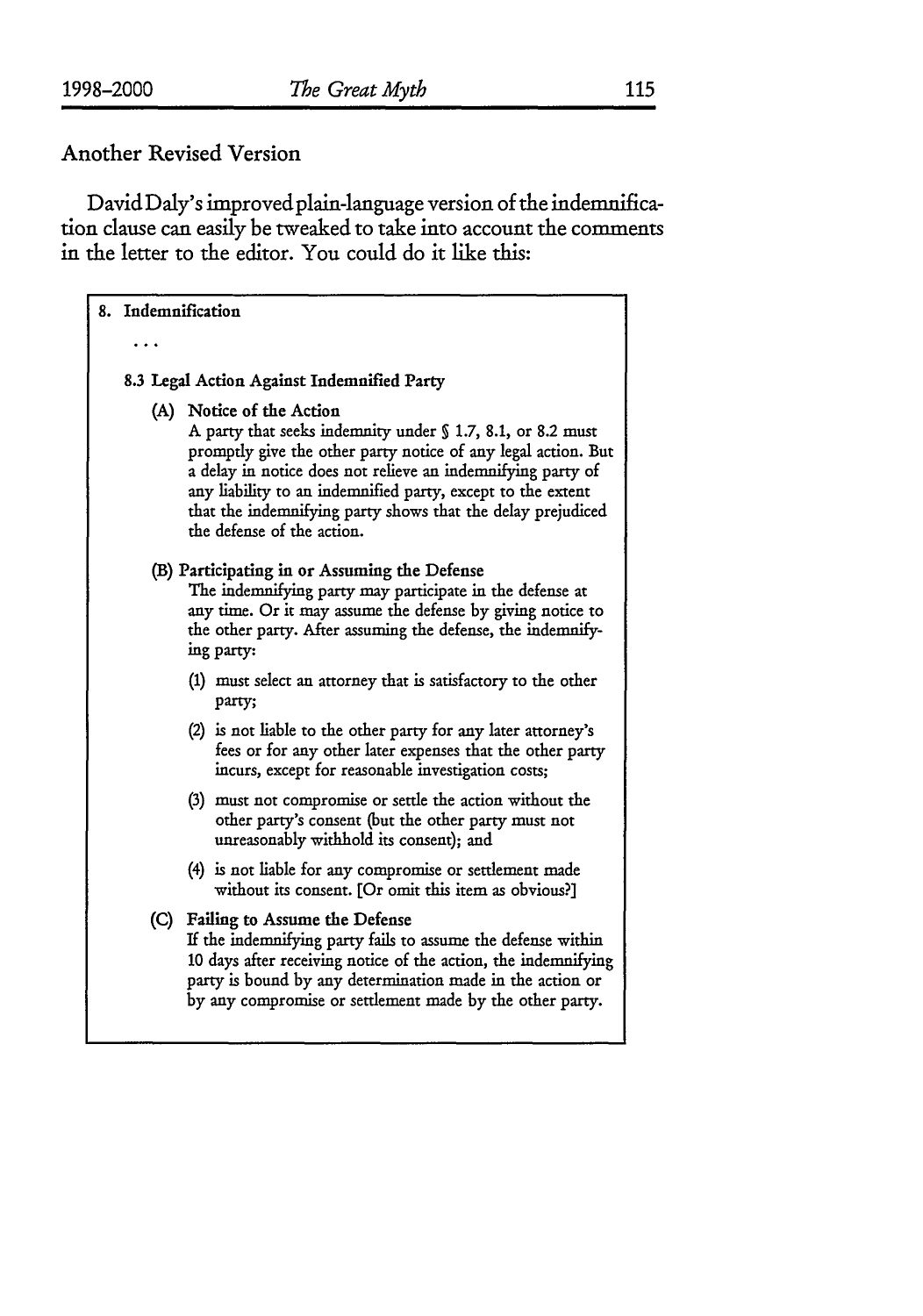#### Letting Go of the Myth

The choice is not between precision and plain language. Plain language can be at least as precise  $-$  or as appropriately vague  $$ as traditional legal writing. The choice is between perpetuating the vices of four centuries and finally breaking free, between inertia and advancement, between defending the indefensible and opening our minds.

Lawyers continue to write in a style so impenetrable that even other lawyers have trouble understanding it  $-$  as the debate over the indemnification clause once again confirms. What would we think of engineers or doctors if they regularly could not understand what another engineer or another doctor had written? Do you suppose that the public's impression of lawyers is in any way influenced **by** our strange talk and even stranger writing?

I know that, in law, change is hard and progress is slow. But when it comes to legal drafting  $-$  contracts, wills and trusts, statutes, ordinances - progress is glacial. **Why** so? One possible explanation is that legal drafters are blindly overconfident. They believe that because their forms have been around a long time, the forms must be tried and true  $-$  a grossly exaggerated notion.<sup>8</sup> Or perhaps the explanation is that legal drafters recognize that everyone else's drafting is poor, but they can't quite see the same

*See* **DAVID MELLINKOFF, THE LANGUAGE OF** THE LAW 278-79, 375 (1963) ("[T1he formbooks... were decorated with decisions that had never passed on the language or arrangement of the form. **. . .** [Moreover,] that vast storehouse of judicial definitions known as *Words and Phrases...* is an impressive demonstration of lack of precision in the language of the law. And this lack of precision is demonstrated by the very device supposed to give law language its precision  $-$  precedent."); CENTRE FORPLAIN LEGAL LANGUAGE, LAWWORDS: 30 ESSAYS **ON** LEGALWORDS & PHRASES (Mark Duckworth & Arthur Spyrou eds. 1995) (showing that a number of legal terms, *like force majeure and right, title, and interest,* are not precise or not required by precedent); Mark Adler, *Tried and Testec The Myth Behind the Clich,* CLARITY No. 34, Jan. **1996,** at 45 (showing that a typically verbose repair clause in a lease is not required by precedent); Benson Barr et al., *Legalese and the Myth of Gzse Precedent,* 64MICH. **BJ.** 1136 (1985) (finding that less than 3% of the words in a realestate sales contract had significant legal meaning based on precedent).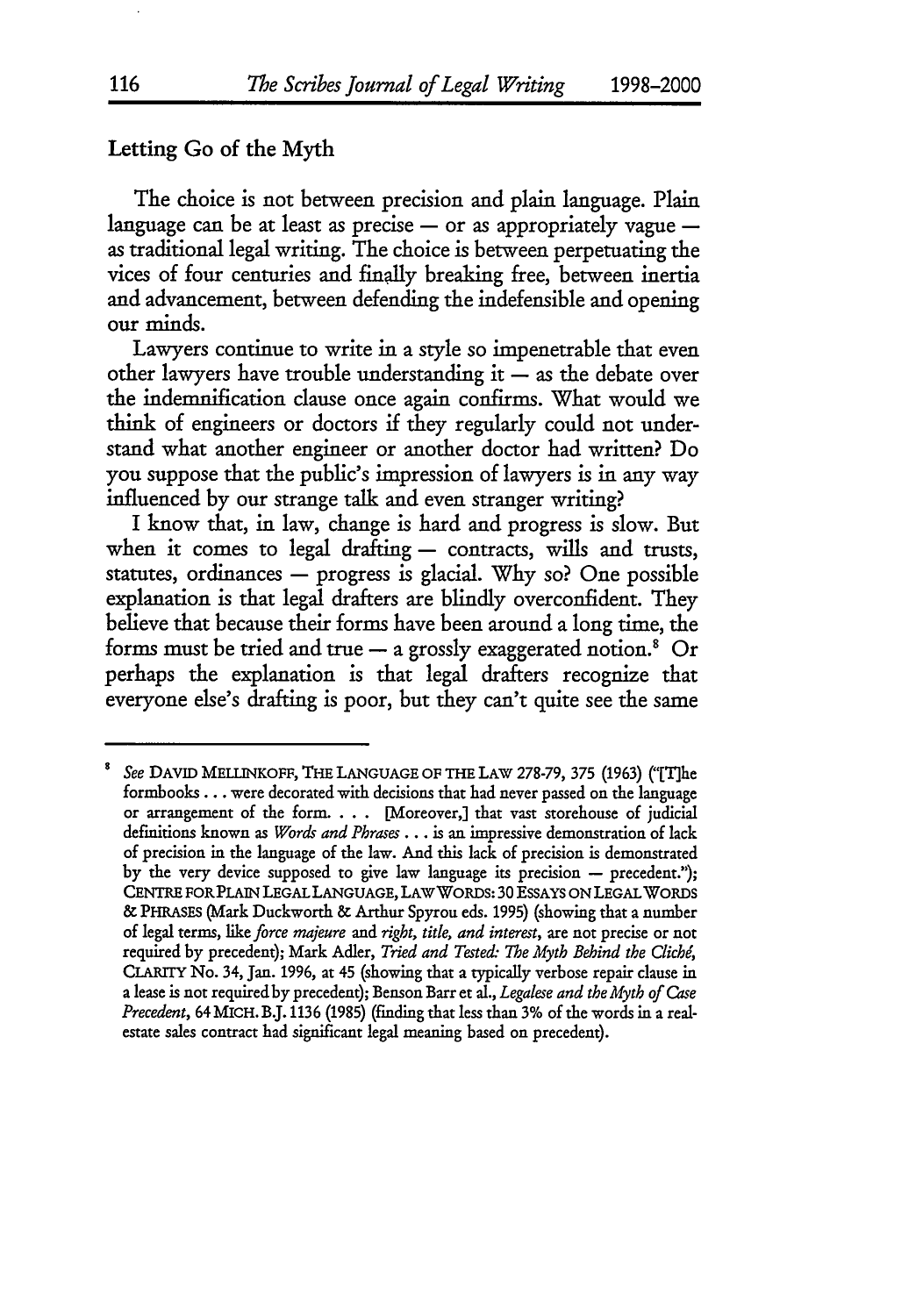deficiencies in their own work. Now that's what you'd call a severely limited critical sense. Yet Bryan Garner, our leading authority on legal writing, offers this evidence from years of teaching:

In my CLE seminars on legal drafting, I routinely ask audience members to answer two questions:

- (1) What percentage of the legal drafting that you see is of a genuinely high quality?
- (2) What percentage of legal drafters would claim to produce highquality drafting?

Although there's some variation within any audience, the consensus is quite predictable: the lawyers say that 5% of the legal drafting they see is of a genuinely high quality, and that **95%** of the drafters would claim to produce high-quality documents.

There's a big gap there. It signals that there's still much consciousnessraising needed within the profession  $-$  especially on the transactional side.<sup>9</sup>

Garner asserts that, in general, while litigators are very interested in trying to improve their writing, transactional lawyers are not.

In the end, the shame for legal writing is not just that even lawyers have trouble translating it. The shame is that legal writing so often and so unduly needs translating because lawyers don't write in plain language to begin with.

I give the last word on all this to the Law Reform Commission of Victoria (Australia), which in the mid-1980s produced a monumental four-volume study on plain language. Here is what the Commission said about one of its revisory projects:

If some detail has been missed, it could readily be included without affecting the style of the plain English version. It would not be necessary to resort to the convoluted and repetitious style of the original .... Any errors in the plain English version are the result of difficulties of translation, particularly difficulties in understanding the original version. They are not inherent in

Bryan A. Garner, *President's Letter*, THE SCRIVENER (Scribes - Am. Soc'y of Writers on Legal Subjects, Fayetteville, Ark.), Winter **1998,** at **1,** 3.